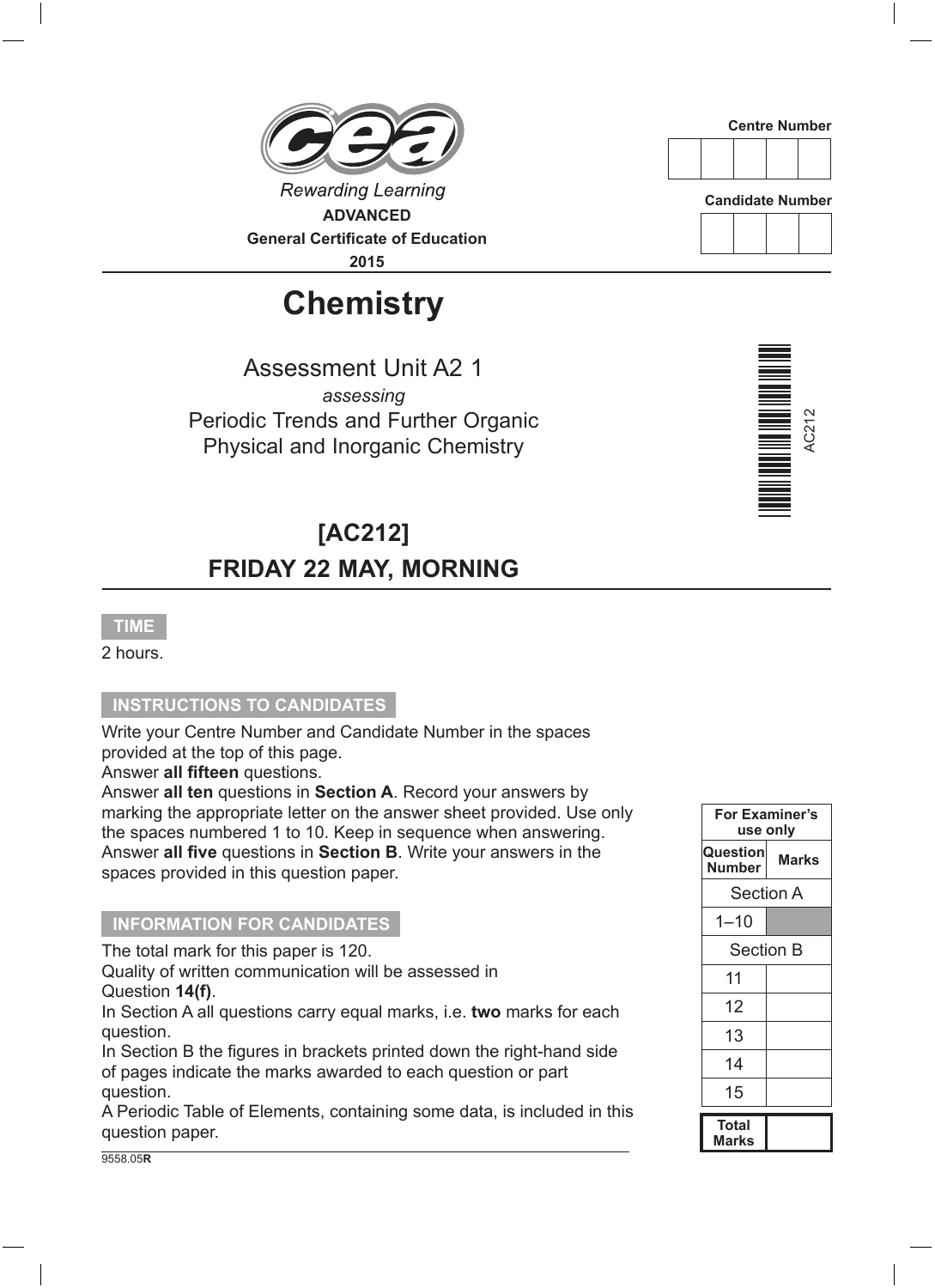#### **Section A**

For each of the questions only **one** of the lettered responses (A–D) is correct.

#### **Select the correct response in each case and mark its code letter by connecting the dots as illustrated on the answer sheet.**

**1** The energy cycle for dissolving sodium fluoride in water is shown below.



Which one of the following is the enthalpy change of solution for sodium fluoride?

- A  $-68$  kJ mol<sup>-1</sup>
- $B + 68kJ$  mol<sup>-1</sup>
- $C +847$  kJ mol<sup>-1</sup>
- D  $-847$  kJ mol<sup>-1</sup>
- **2** Which one of the following molecules has a different empirical formula from that of aldol, CH<sub>3</sub>CHOHCH<sub>2</sub>CHO?
	- A Ethanal
	- B Butanoic acid
	- C Methyl propanoate
	- D Propanoic acid
- **3** Which one of the following substances is formed when CH<sub>3</sub>CH = CHCH = CHCH<sub>2</sub>COOH is heated with *excess* lithium aluminium hydride?
	- A CH<sub>3</sub>CH<sub>2</sub>CH<sub>2</sub>CH<sub>2</sub>CH<sub>2</sub>COOH
	- B CH<sub>3</sub>CH=CHCH=CHCH<sub>2</sub>CH<sub>2</sub>OH
	- C CH<sub>3</sub>CH=CHCH=CHCH<sub>2</sub>CHO
	- D CH<sub>3</sub>CH<sub>2</sub>CH<sub>2</sub>CH<sub>2</sub>CH<sub>2</sub>CH<sub>2</sub>OH

9558.05**R 2**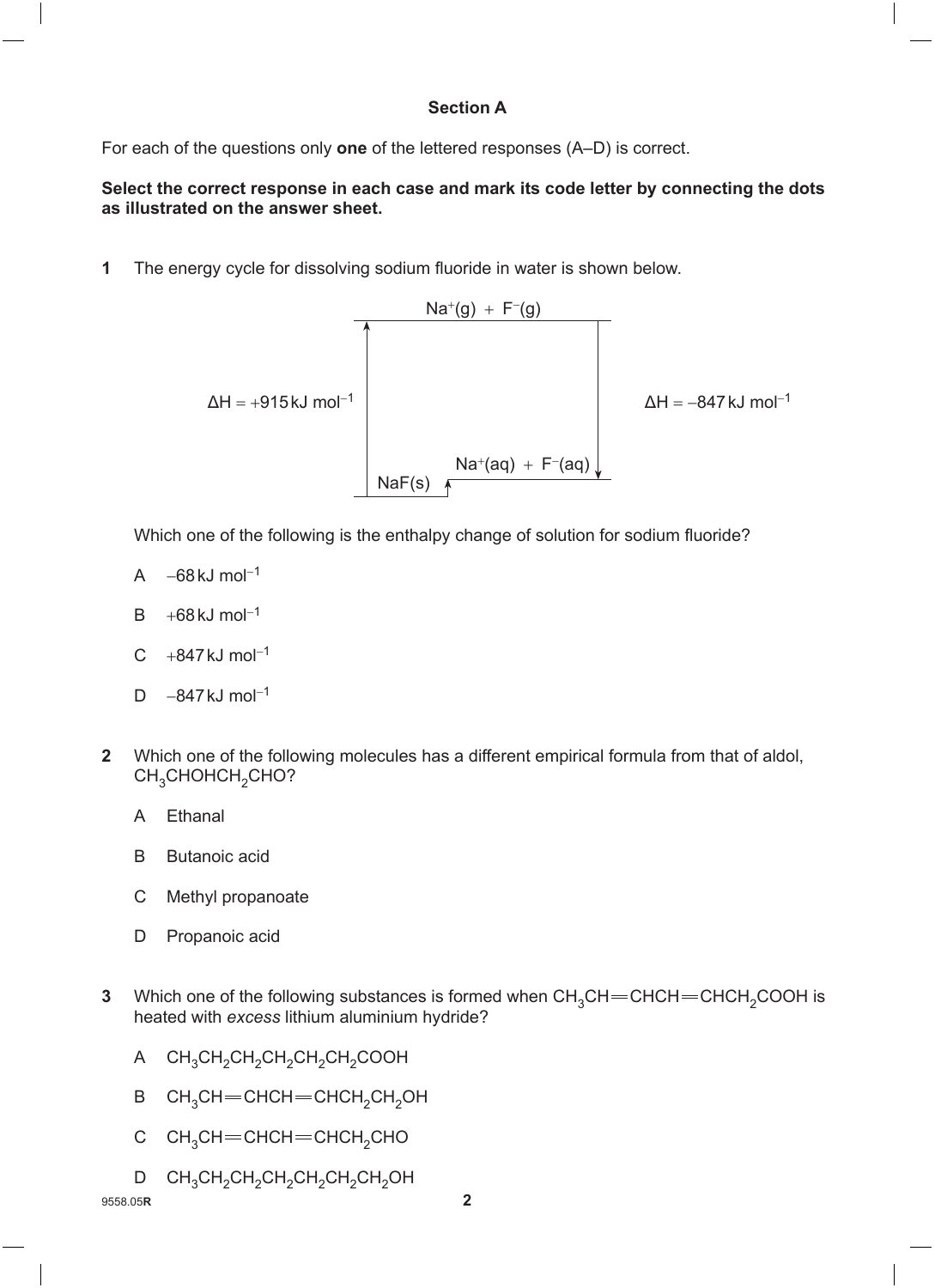**4** The following data was collected for the reaction:

| [A]/mol dm <sup>-3</sup> | [B]/mol dm <sup>-3</sup> | [C]/mol dm <sup>-3</sup> | rate of reaction/<br>mol $dm^{-3} s^{-1}$ |
|--------------------------|--------------------------|--------------------------|-------------------------------------------|
| 1.0                      | 0.50                     | 0.40                     | $1.8 \times 10^{-4}$                      |
| 1.0                      | 0.40                     | 0.40                     | $1.8 \times 10^{-4}$                      |
| 1.0                      | 0.30                     | 0.20                     | $9.0 \times 10^{-5}$                      |
| 0.10                     |                          | 0.40                     | $1.8 \times 10^{-5}$                      |

 $2A + B + 2C \rightarrow D + E + F$ 

Which one of the following is the rate equation for this reaction?

- A Rate =  $k[A]^2[B][C]^2$
- B Rate =  $k[A][B]^2$
- C  $Rate = k[A][C]$
- D Rate =  $k[A][C]^2$
- **5** The reaction of carbon, oxygen, nitrogen and hydrogen to form urea is shown below.

$$
C(s) + \frac{1}{2}O_2(g) + N_2(g) + 2H_2(g) \approx CO(NH_2)_2(s)
$$

When allowed to remain in contact for several years no urea is detected. The thermodynamic values for the reaction are:

$$
\Delta H_f = -333 \text{ kJ} \text{ mol}^{-1} \text{ and } \Delta G = -205 \text{ kJ} \text{ mol}^{-1}
$$

Which one of the following is the reason for the lack of formation of urea?

- A The enthalpy change of formation is greater than the free energy change
- B The equilibrium constant for the reaction is very low
- C The entropy change for the reaction is positive
- D The activation energy for the reaction is very high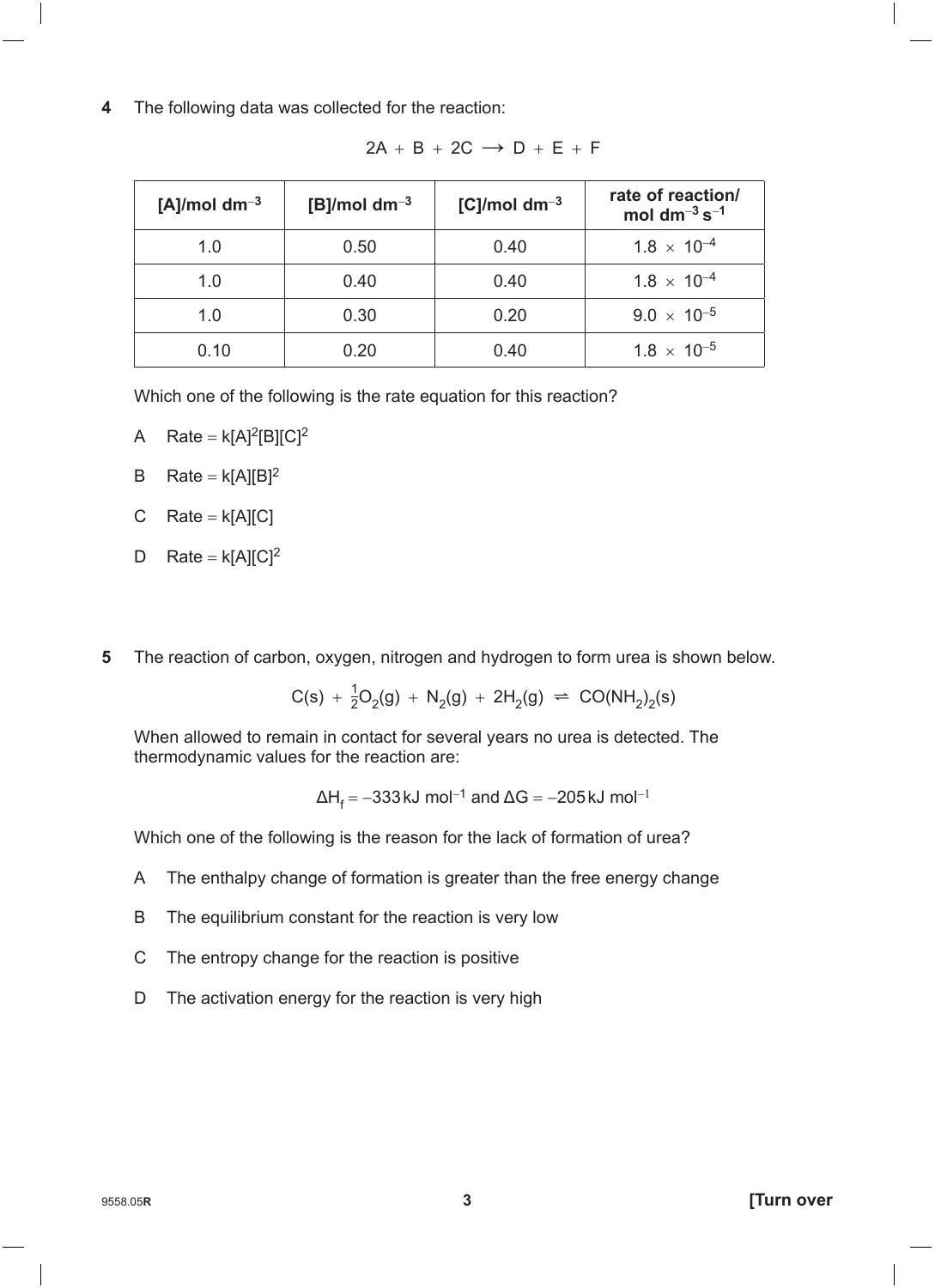- **6** The compound formed when methanol is added to  $CH_2CICOCI$  is
	- $A$   $CH_2OCH_3COCl$
	- B CH<sub>2</sub>OCH<sub>3</sub>COCH<sub>3</sub>
	- C  $CH<sub>2</sub>CICO<sub>2</sub>CH<sub>3</sub>$
	- $D$  CH<sub>2</sub>ClCOCH<sub>3</sub>
- **7** What is the approximate pH of a buffer solution containing 0.20 mol of a weak monobasic acid (pK<sub>a</sub> = 4.8) and 0.02 mol of the sodium salt of the acid?
	- A 2.8
	- B 3.8
	- C 4.8
	- D 5.8
- **8**  Which one of the following curves correctly shows the change in pH during the titration of 25.0cm<sup>3</sup> of 0.10 moldm<sup>-3</sup> sodium carbonate solution with 0.10 moldm<sup>-3</sup> nitric acid?

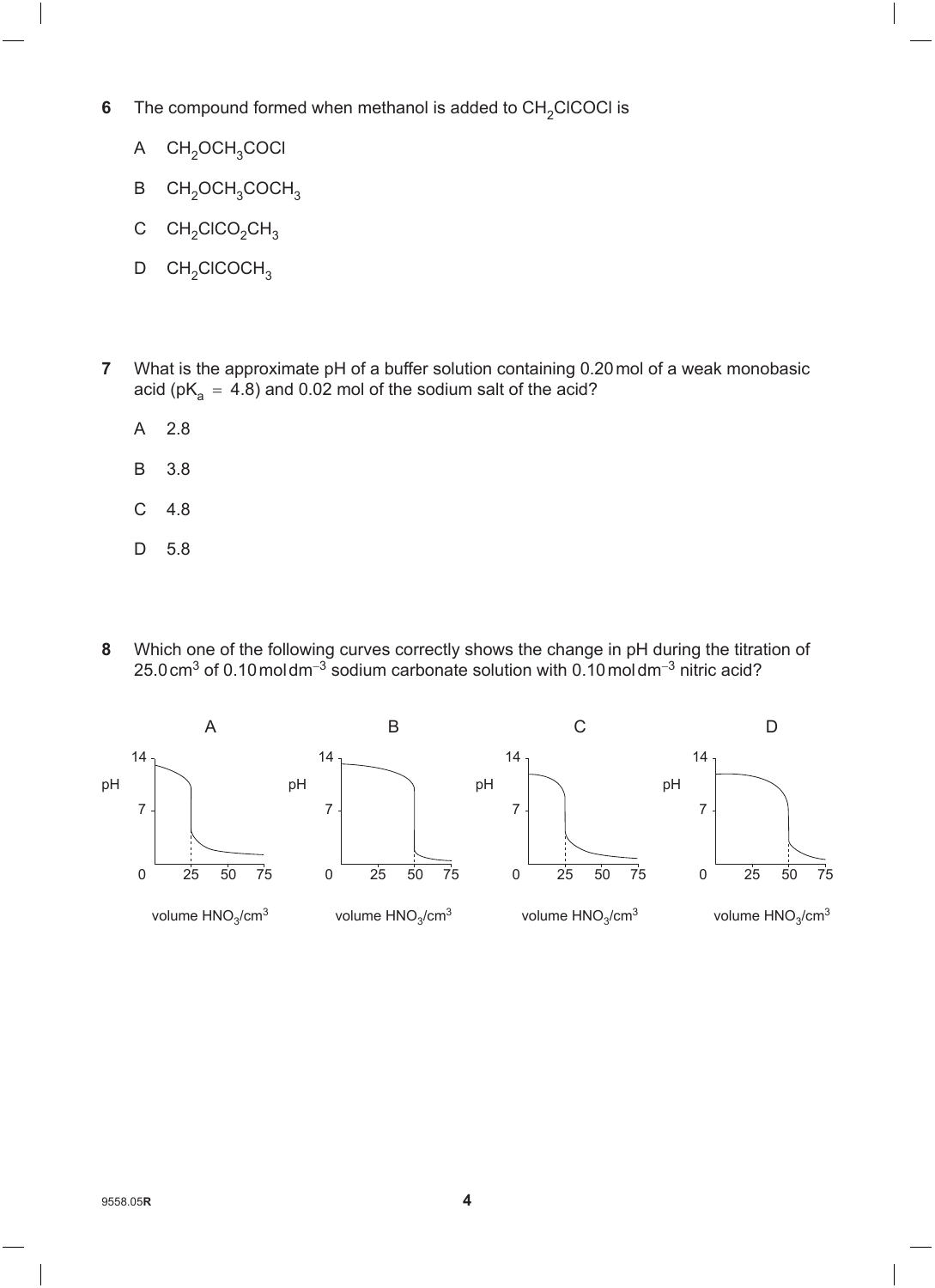**9** The reaction below is for the hydrolysis of an alkyl bromide.

 $(CH_3)_3$ CBr + KOH  $\rightarrow$  (CH<sub>3</sub>)<sub>3</sub>COH + KBr

Which one of the following is the mechanism for the reaction?

- A Electrophilic addition
- B Electrophilic substitution
- C Nucleophilic addition
- D Nucleophilic substitution
- **10** Bromine reacts with water according to the equation below.

 $Br_2 + H_2O \rightleftharpoons HOBr + HBr$ 

Which one of the following will move the equilibrium to the right?

- A Adding bromide ions
- B Adding hydrogen ions
- C Decreasing the concentration of bromine
- D Increasing the concentration of hydroxide ions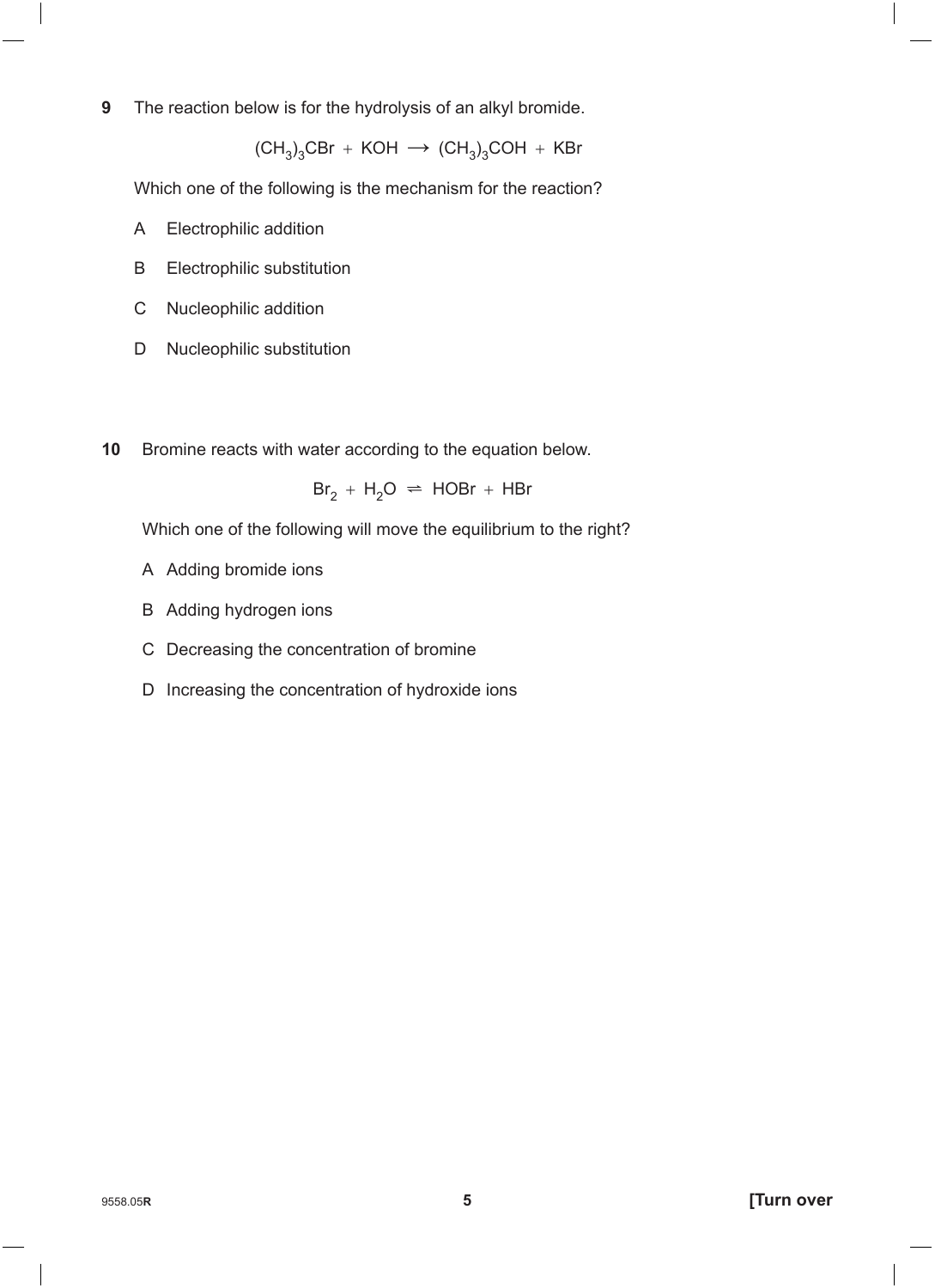# **Examiner Only Marks Remark Section B** Answer **all five** questions in this section **11** The Born–Haber cycle below represents the enthalpy changes for the formation of Group II halides from their elements.  $M = Be$ , Mg, Ca or Sr  $X_2 = F_2(g)$ , Cl<sub>2</sub>(g), Br<sub>2</sub>(l), or l<sub>2</sub>(s)  $M^{2+}(g) + 2e^- + 2X(g)$  $M(g) + 2X(g)$   $M^{2+}(g) + 2X^{-}(g)$  $M(g) + X<sub>2</sub>(g)$  $M(g) + X_2$  $M(s) + X_2$  $\rightarrow$  MX<sub>2</sub>(s) **(a)** Explain which element in Group VII has the lowest atomisation enthalpy.  $\overline{\phantom{a}}$  [1] **(b)** Values for the lattice enthalpies of the calcium halides are shown below.  $CaF<sub>2</sub>$  CaCl<sub>2</sub> CaBr<sub>2</sub> CaI<sub>2</sub>  $+2630$  +2258 +2176 +2074 **(i)** Explain why all of these values are positive. [1] **(ii)** Suggest why the values of the lattice enthalpies for the calcium halides decrease as Group VII is descended.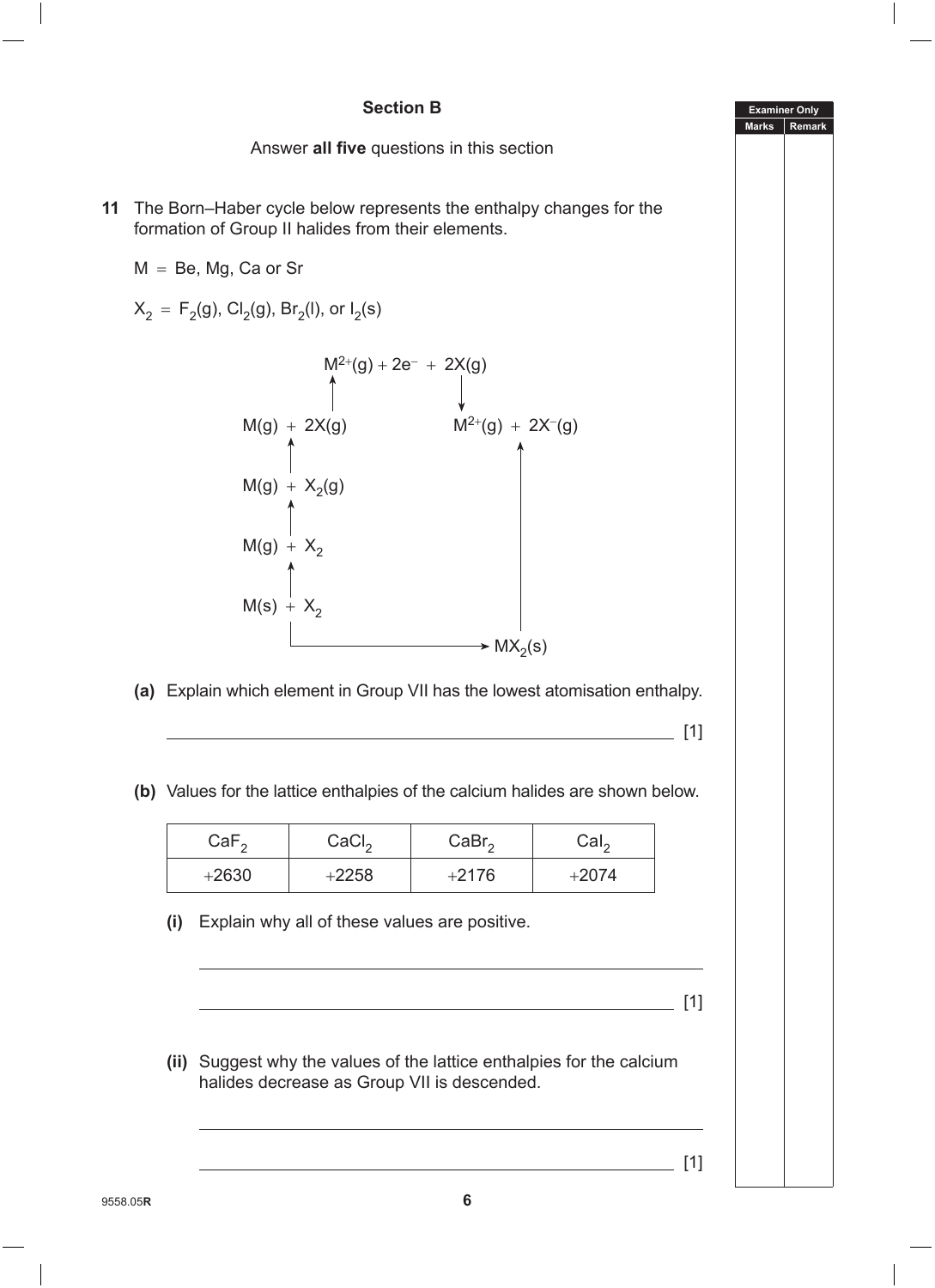**(c)** Calcium could form the chlorides CaCl and CaCl<sub>3</sub>. The lattice enthalpies can be calculated using the theoretical sizes of the ions. Values of the calculated lattice enthalpies are:

| $CaCl(s) \rightarrow Ca^{+}(g) + Cl^{-}(g)$ | $\Delta H_{\text{latt}} = +719 \text{ kJ}$  |
|---------------------------------------------|---------------------------------------------|
| $CaCl2(s) \rightarrow Ca2+(g) + 2Cl-(g)$    | $\Delta H_{\text{latt}} = +2218 \text{ kJ}$ |
| $CaCl3(s) \rightarrow Ca3+(g) + 3Cl-(g)$    | $\Delta H$ <sub>latt</sub> = +4650 kJ       |

**(i)** Using the following thermodynamic values, together with the appropriate lattice enthalpy, calculate the enthalpy of formation for  $CaCl<sub>3</sub>(s)$ :

| first ionisation energy of calcium  | $= +590 \text{ kJ} \text{ mol}^{-1}$  |
|-------------------------------------|---------------------------------------|
| second ionisation energy of calcium | $= +1145 \text{ kJ} \text{ mol}^{-1}$ |

third ionisation energy of calcium  $= +4912 \text{ kJ} \text{ mol}^{-1}$ 

standard enthalpy of atomisation of chlorine =  $+112 \text{ kJ}$  mol<sup>-1</sup> standard enthalpy of atomisation of calcium =  $+178$ kJ mol<sup>-1</sup>

electron affinity of chlorine  $= -349 \text{ kJ} \text{ mol}^{-1}$ 

**(ii)** Using the enthalpy of formation calculated in part **(c)(i)** explain why  $CaCl<sub>3</sub>(s)$  does not exist.

[3]

<u>[1]</u> [1] **[1]** [1] **[1]** [1] **[1]** [1] **[1]** [1] **[1]** [1] **[1]** [1] **[1]** 

(iii) Explain why the lattice enthalpies increase from CaCl to CaCl<sub>2</sub> to CaCl<sub>3</sub>.

[1]

**Examiner Only Marks Rema**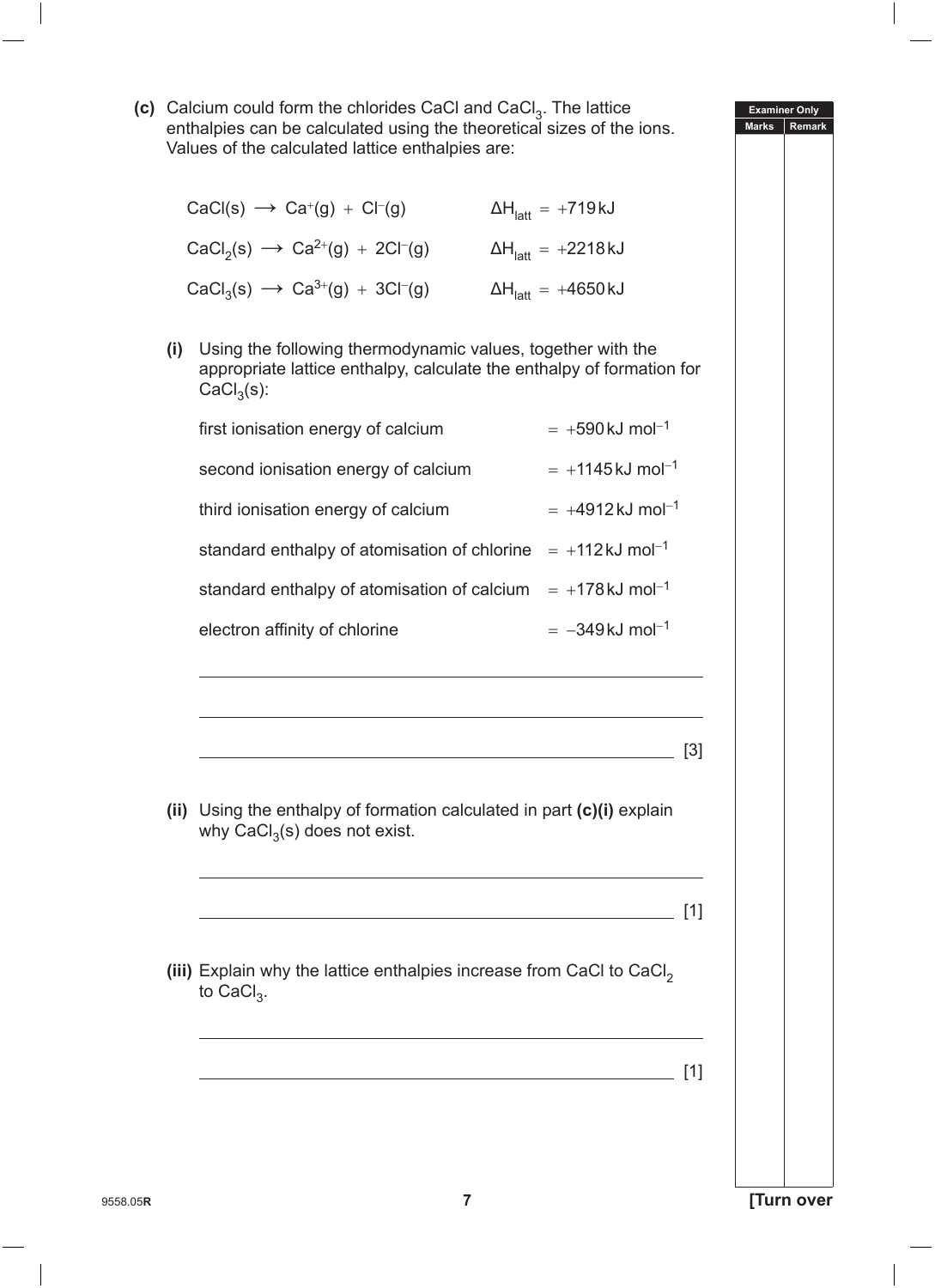|          | (iv) The enthalpy of formation for CaCl(s) is $-178$ kJ mol <sup>-1</sup> whilst that<br>for CaCl <sub>2</sub> (s) is -796 kJ mol <sup>-1</sup> . Calculate the enthalpy change for<br>the following reaction: | <b>Examiner Only</b><br><b>Marks</b><br>Remark |
|----------|----------------------------------------------------------------------------------------------------------------------------------------------------------------------------------------------------------------|------------------------------------------------|
|          | $2CaCl(s) \rightarrow CaCl_2(s) + Ca(s)$                                                                                                                                                                       |                                                |
|          | $[2]$                                                                                                                                                                                                          |                                                |
|          | (v) Explain why the term T $\Delta S$ may be neglected when predicting the<br>feasibility of the reaction shown in part (c)(iv).                                                                               |                                                |
|          | $[1]$                                                                                                                                                                                                          |                                                |
|          |                                                                                                                                                                                                                |                                                |
|          |                                                                                                                                                                                                                |                                                |
|          |                                                                                                                                                                                                                |                                                |
|          |                                                                                                                                                                                                                |                                                |
|          |                                                                                                                                                                                                                |                                                |
|          |                                                                                                                                                                                                                |                                                |
|          |                                                                                                                                                                                                                |                                                |
|          |                                                                                                                                                                                                                |                                                |
| 9558.05R | 8                                                                                                                                                                                                              |                                                |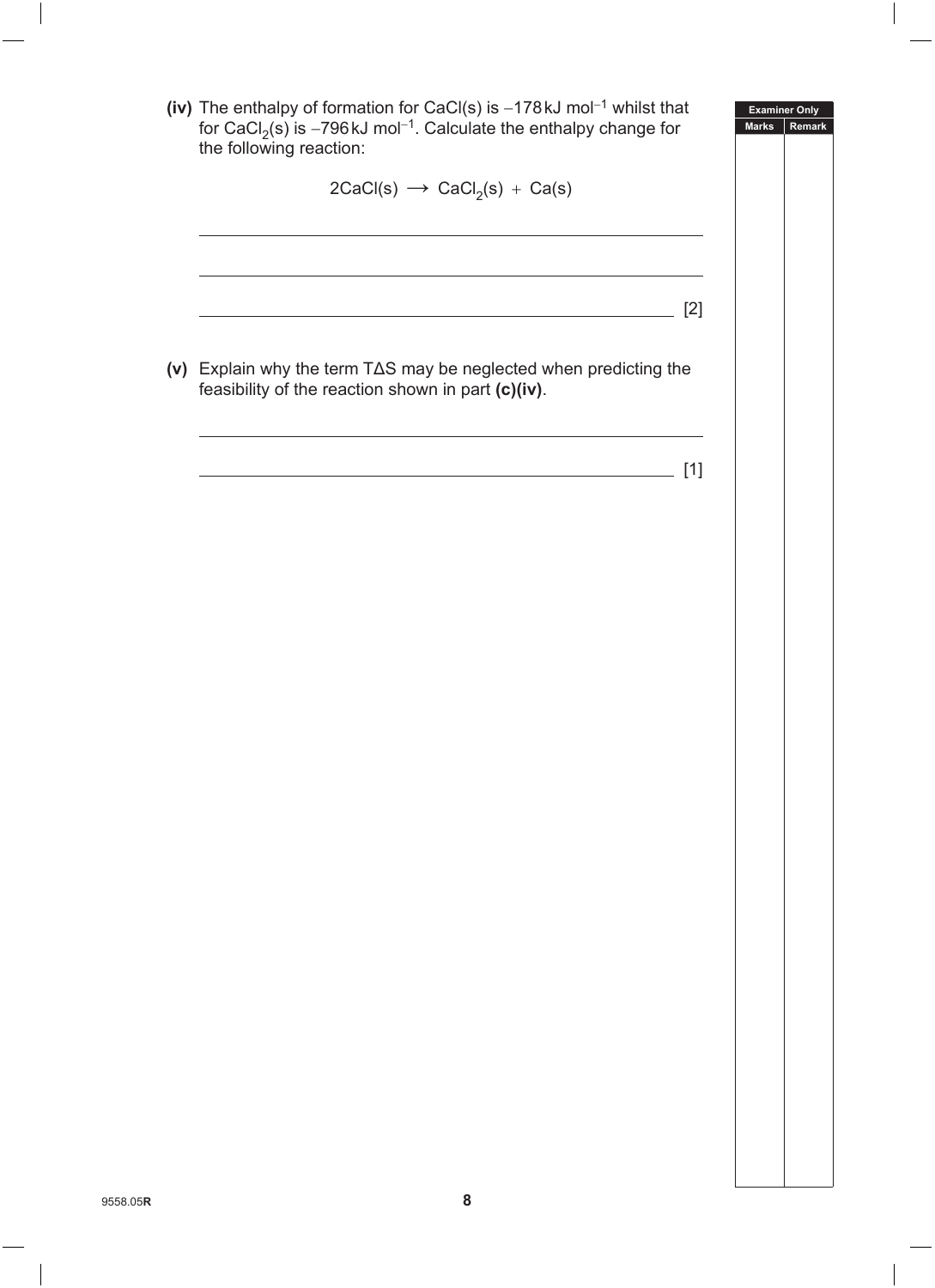#### **BLANK PAGE**

(Questions continue overleaf)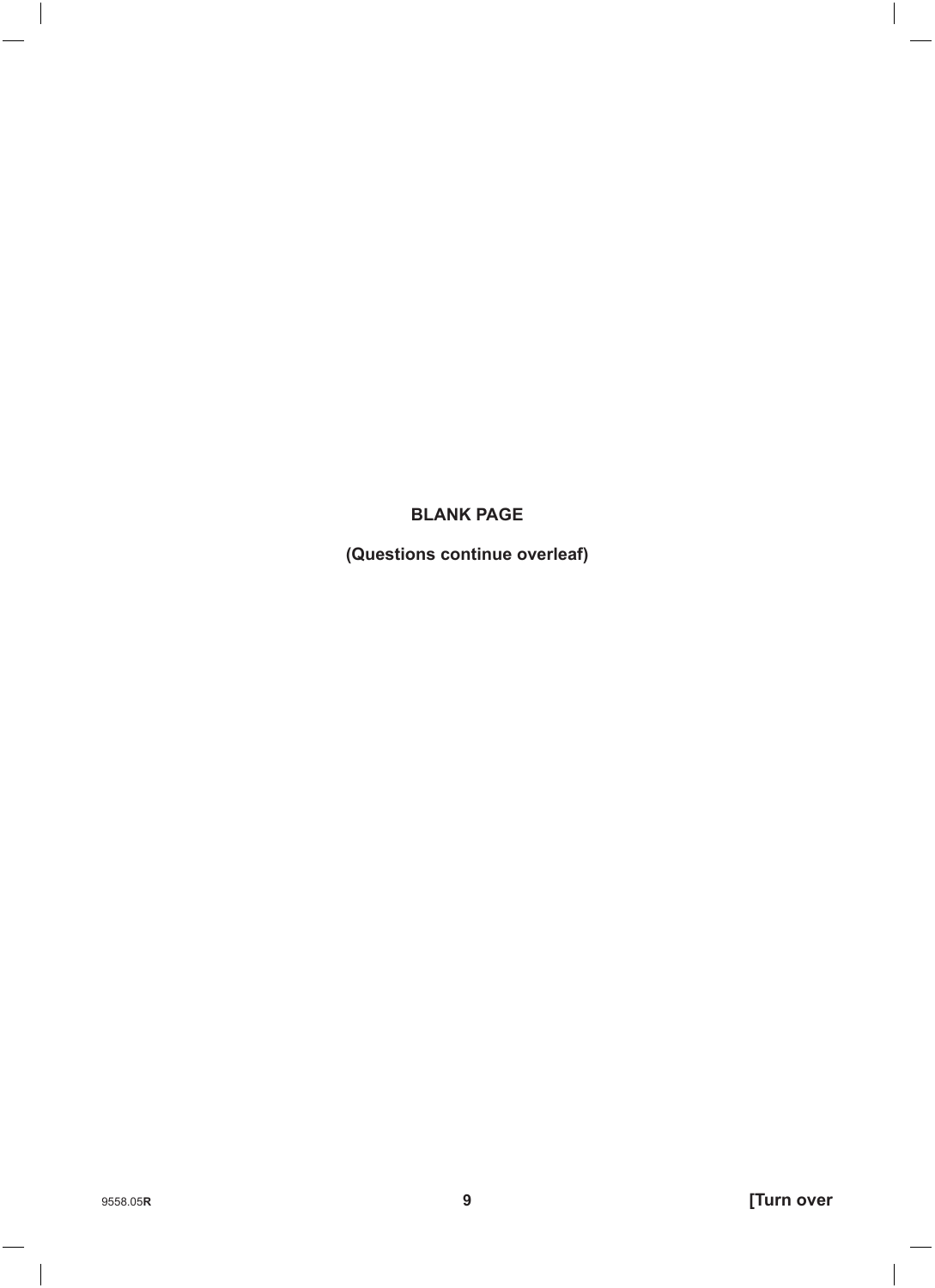**12** Methacrylic acid is an important intermediate in the manufacture of the polymer Perspex, poly(methyl methacrylate). It is a colourless liquid with a disagreeable odour and boils at 161 °C.



- **(ii)** Name **two** catalysts with very different pH values that can be used to hydrolyse the nitrile.
- **(iii)** Name the catalyst and the reactant needed in Step 4 to produce methyl methacrylate.
- **(iv)** What is the general name given to the type of reaction occurring in Step 4?

 $\sqrt{2}$ 

 $\sqrt{2}$ 

**Examiner Only Marks Remark**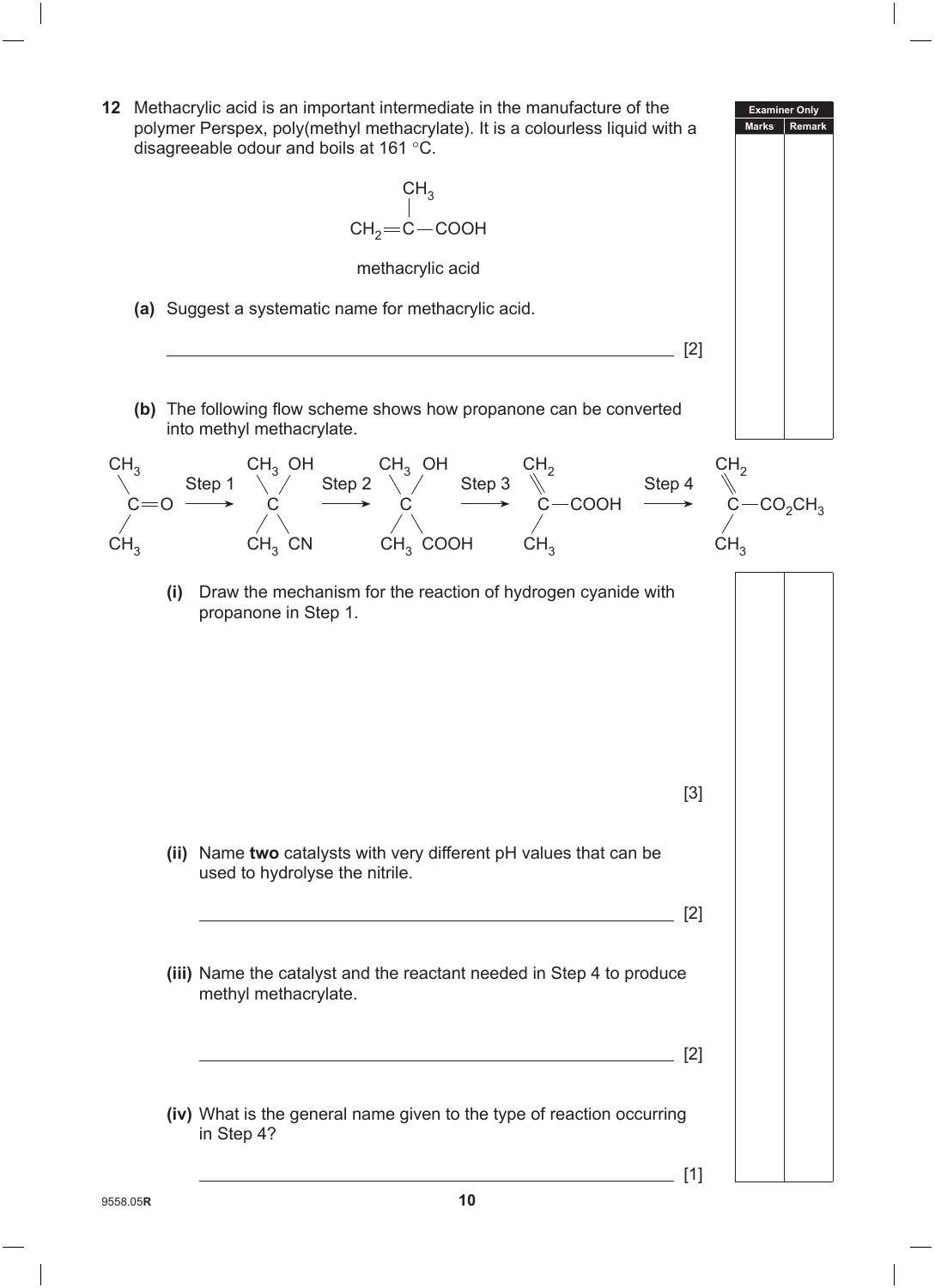**(c)** The hydrogen cyanide used for the manufacture of methyl methacrylate is produced by the Degussa process which reacts ammonia with methane using a platinum catalyst.

$$
\text{NH}_3(\text{g}) + \text{CH}_4(\text{g}) \longrightarrow \text{HCN}(\text{g}) + 3\text{H}_2(\text{g}) \qquad \Delta\text{H}_\text{x}
$$

 The reaction is highly endothermic. The only waste product is nitrogen formed by the decomposition of ammonia at 1400°C, the temperature of the process.

**(i)** Name the industrial sources of methane and ammonia.

[2]

**Examiner Only Marks Rem** 

(ii) Deduce the  $\Delta H_x$  value for the reaction using the following bond energies.

| bond    | bond energy/kJ mol <sup>-1</sup> |
|---------|----------------------------------|
| $N-H$   | 391                              |
| $C-H$   | 413                              |
| $C = N$ | 887                              |
| $H$ —H  | 436                              |

[3]

**(iii)** The entropy change for the reaction is +125 J mol<sup>−</sup>1 K<sup>−</sup>1. Suggest why the entropy change is positive and calculate the temperature at which the ΔG value is zero, using the value from **(c)(ii)**.

<u>[3]</u> [3] **[3]**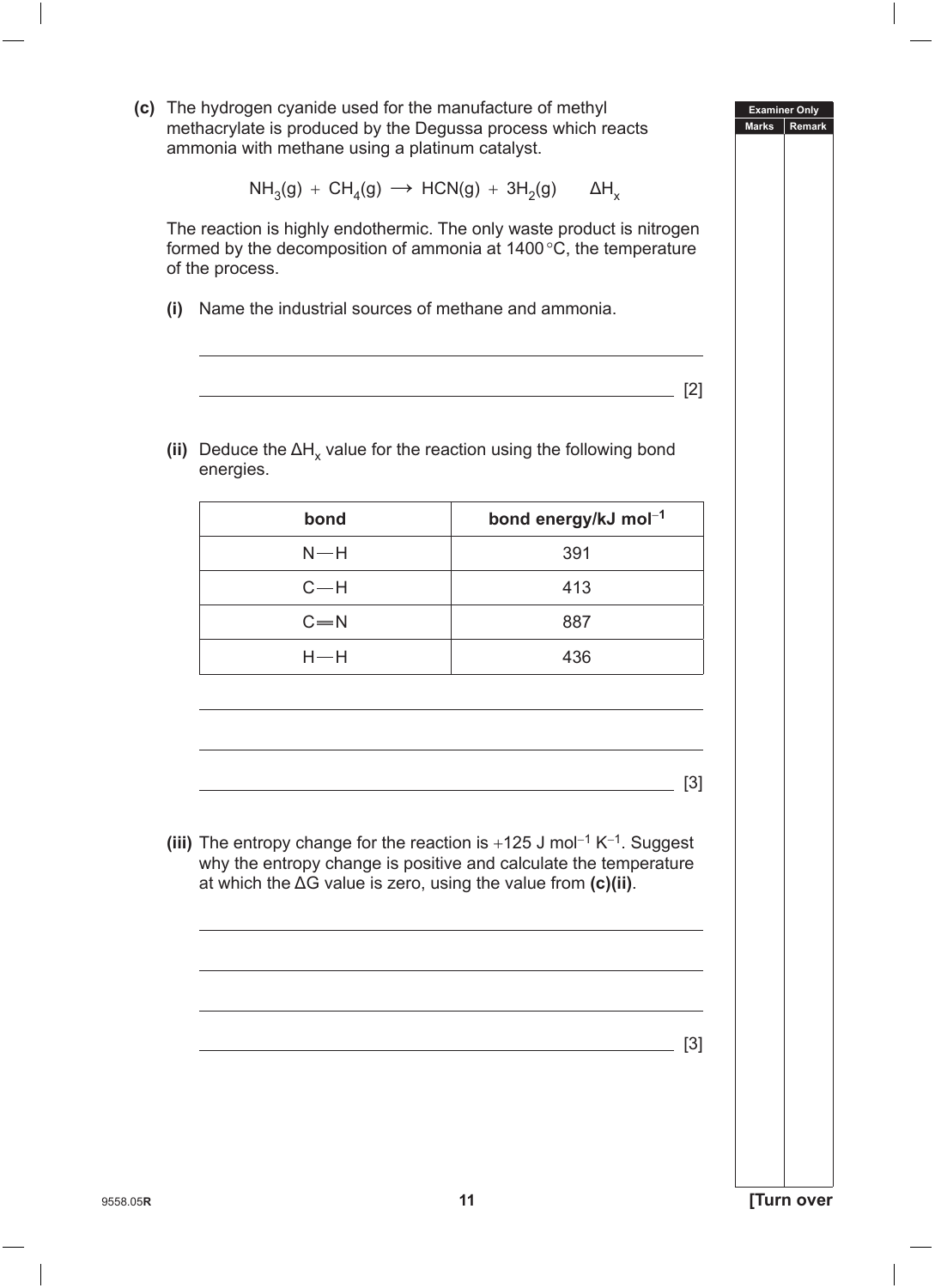|     | (d) Solid domestic and industrial waste contains a high percentage of<br>polymers.     |       | <b>Examiner Only</b><br><b>Marks</b> | Remark |
|-----|----------------------------------------------------------------------------------------|-------|--------------------------------------|--------|
| (i) | Describe the advantages of landfill and waste incineration to<br>dispose of polymers.  |       |                                      |        |
|     |                                                                                        |       |                                      |        |
|     |                                                                                        | $[2]$ |                                      |        |
|     | (ii) Describe the disadvantages of landfill and waste incineration.                    |       |                                      |        |
|     | <u> 1989 - Johann Stoff, amerikansk politiker (* 1908)</u>                             |       |                                      |        |
|     |                                                                                        | $[2]$ |                                      |        |
|     | (iii) Outline strategies to control, reduce and manage the amount of<br>polymer waste. |       |                                      |        |
|     |                                                                                        |       |                                      |        |
|     |                                                                                        |       |                                      |        |
|     |                                                                                        | $[2]$ |                                      |        |
|     |                                                                                        |       |                                      |        |
|     |                                                                                        |       |                                      |        |
|     |                                                                                        |       |                                      |        |
|     |                                                                                        |       |                                      |        |
|     |                                                                                        |       |                                      |        |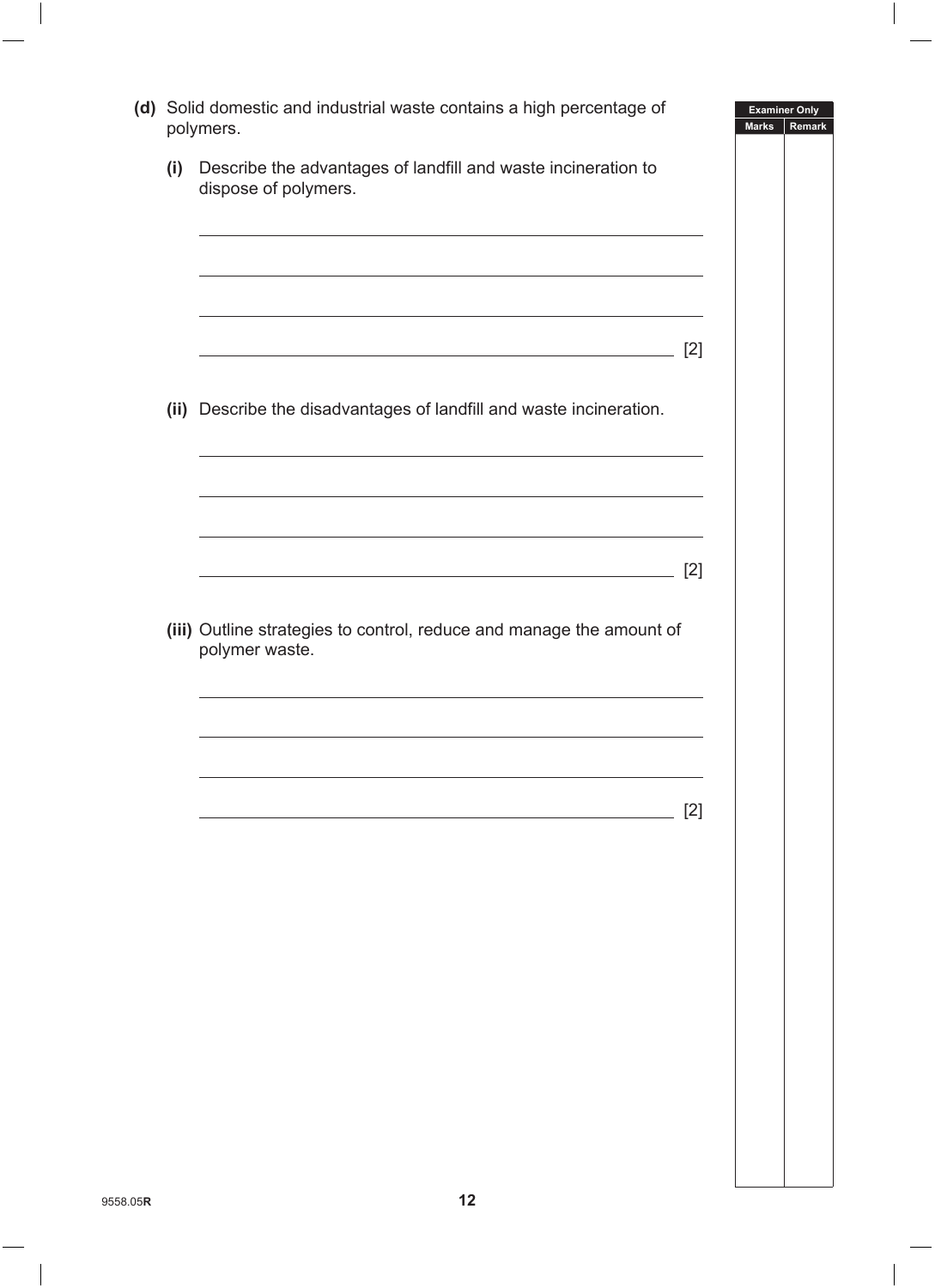**Examiner Only Marks Remark 13** Hydrogen peroxide,  $H_2O_2$ , is a liquid which is more acidic than water having a pH of 6.2 when in a pure state and a pH of 4.5 when diluted with water. It ionises in water according to the following equation.  $H_2O_2(aq) + H_2O(l) \implies H_3O^+(aq) + HO_2^-(aq)$ The value of the dissociation constant at 25 °C is  $2.5 \times 10^{-12}$  mol dm<sup>-3</sup>. **(a)** Use the Brønsted–Lowry theory to identify both conjugate acid–base pairs in the hydrogen peroxide solution. [2] **(b)** Using the equilibrium equation explain why diluting pure hydrogen peroxide decreases the pH value. [2] **(c)**  Hydrogen peroxide decomposes to produce water and oxygen. The reaction is catalysed by bromide ions. Br<sup>−</sup>  $2H_2O_2(aq) \longrightarrow 2H_2O(l) + O_2(q)$ **(i)** Explain how you would use an experimental method to follow this reaction in order to determine the rate of the reaction and hence the order of reaction with respect to hydrogen peroxide. [4]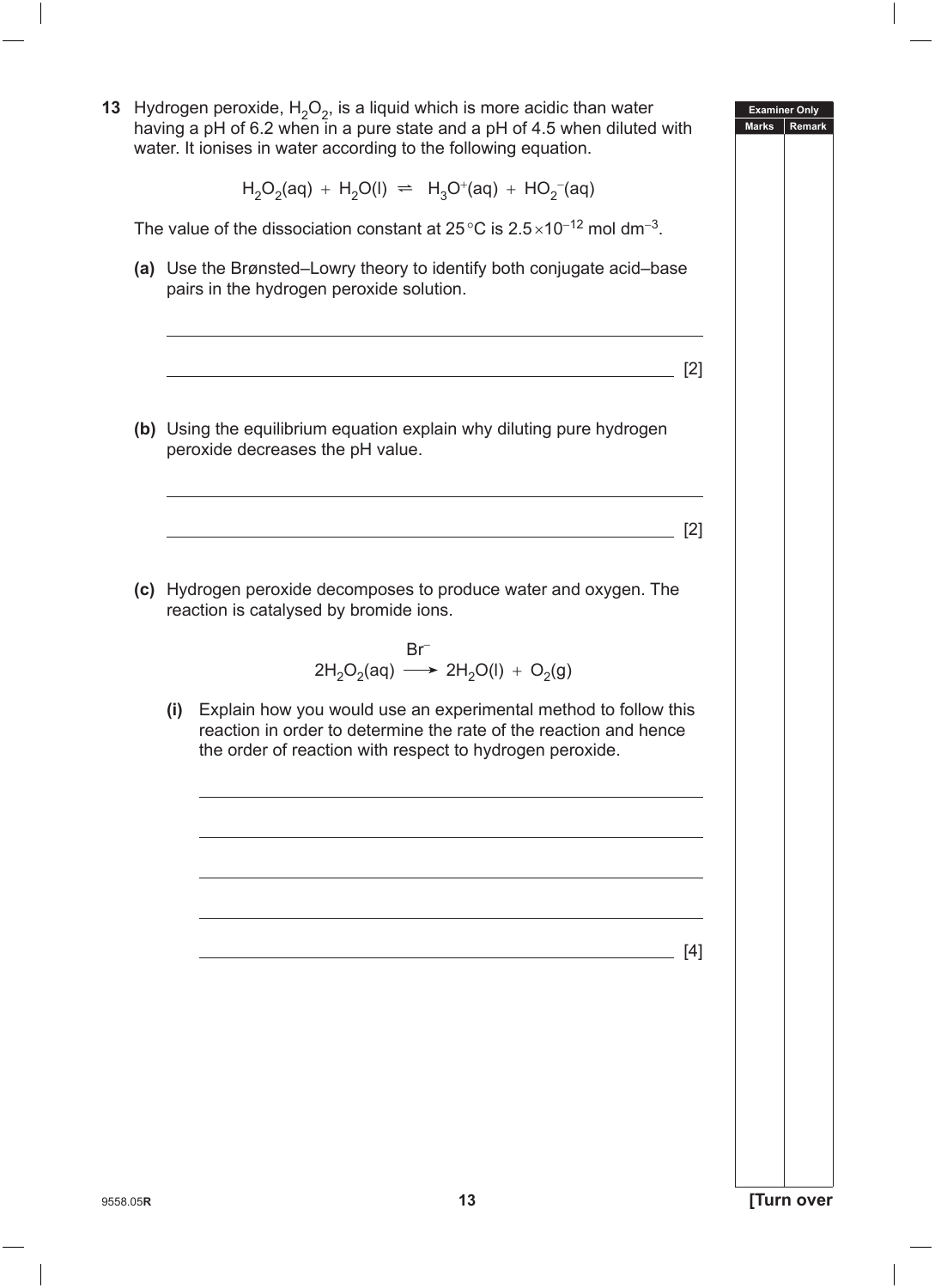**Examiner Only Marks Remark (ii)** The mechanism for the overall reaction is believed to take place in two steps as shown below. step 1  $H_2O_2 + Br^- \rightarrow H_2O + OBr^$ step 2  $H_2O_2 + OBr^- \rightarrow H_2O + Br^- + O_2$ The rate equation for the reaction is:  $rate = k[H<sub>2</sub>O<sub>2</sub>][Br<sup>-</sup>]$  Explain how the rate equation is related to the relative speeds of step 1 and step 2. <u>. [2]</u> **(iii)** Which species in steps 1 and 2 can be regarded as a reactive intermediate? [1] **(iv)** What is the overall order for this rate equation? [1] **(v)** Using steps 1 and 2 explain why Br<sup>−</sup> is a catalyst. [1] **(vi)** Outline how you could determine the amount of bromide ion present in the reaction mixture at the end of the reaction. [3]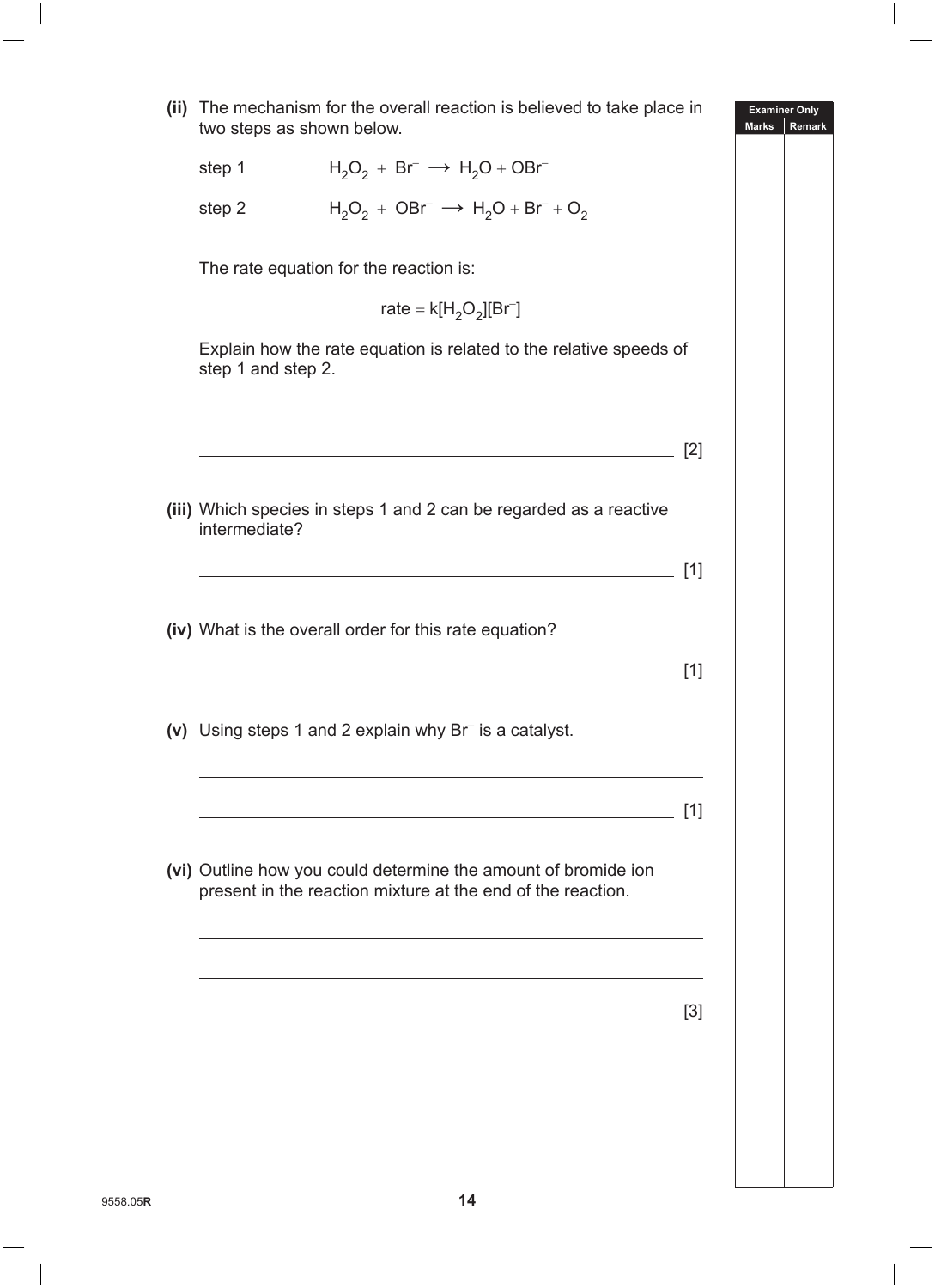**Examiner Only Marks Remark** 9558.05**<sup>R</sup> 15 [Turn over (d)** The diagram below shows the relationship between the rate of reaction and the concentration of reactant for different orders of reaction.  $Z_{l}$  $-\times$ Y rate concentration State the orders of reaction for X, Y and Z. [2]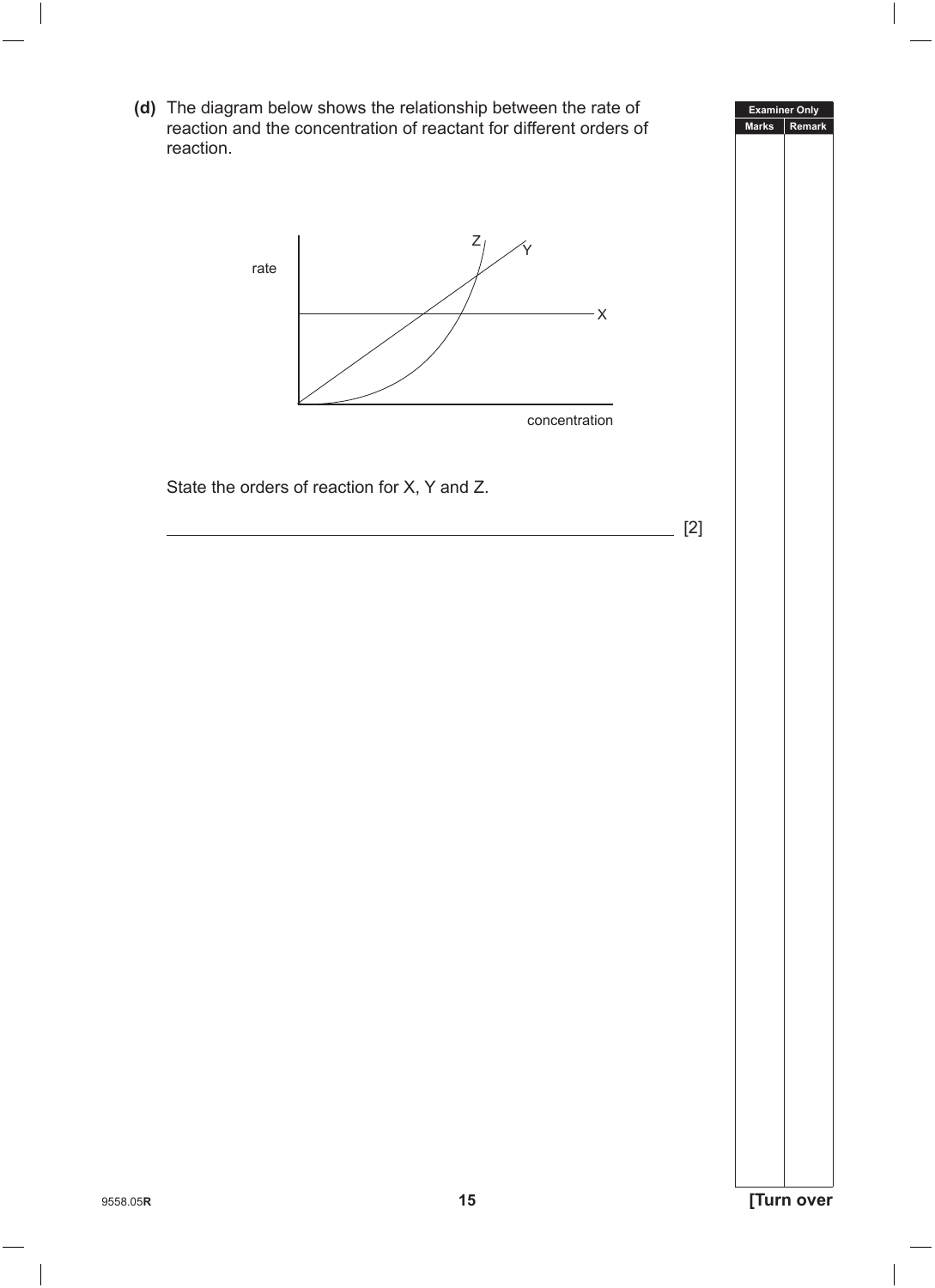**14** The percentage composition of three types of oils/fats is shown below.

**palmitic acid**

animal fat | butter | 8–15 | 25–29 | 9–12 | 8–33 | 2–4

oil olive oil 0–1 5–15 1–4 67–84 8–12

**stearic acid**

**oleic acid**

**linoleic acid**

**acid**

**oil/fat source myristic** 

vegetable

|              | <b>Examiner Only</b>                                                                                                     |
|--------------|--------------------------------------------------------------------------------------------------------------------------|
| <b>Marks</b> | Remark<br>and the state of the state of the state of the state of the state of the state of the state of the state of th |
|              |                                                                                                                          |
|              |                                                                                                                          |
|              |                                                                                                                          |
|              |                                                                                                                          |
|              |                                                                                                                          |
|              |                                                                                                                          |
|              |                                                                                                                          |
|              |                                                                                                                          |
|              |                                                                                                                          |
|              |                                                                                                                          |
|              |                                                                                                                          |
|              |                                                                                                                          |
|              |                                                                                                                          |
|              |                                                                                                                          |
|              |                                                                                                                          |
|              |                                                                                                                          |
|              |                                                                                                                          |
|              |                                                                                                                          |
|              |                                                                                                                          |

|     | marine oil     | whale<br>oil         | $5 - 10$                         | $10 - 20$                                                                                                                                                                                                                    | $2 - 5$ | $33 - 40$ | 0                 |
|-----|----------------|----------------------|----------------------------------|------------------------------------------------------------------------------------------------------------------------------------------------------------------------------------------------------------------------------|---------|-----------|-------------------|
|     |                |                      |                                  | Myristic, palmitic and stearic acids are saturated fatty acid molecules<br>whereas oleic and linoleic acids are unsaturated.                                                                                                 |         |           |                   |
|     |                |                      |                                  | (a) Which one of the oils/fats is likely to be the most unsaturated?                                                                                                                                                         |         |           |                   |
|     |                |                      |                                  |                                                                                                                                                                                                                              |         |           | [1]               |
|     |                | fat was unsaturated. |                                  | (b) Suggest an experimental test that would <i>quickly</i> show that an oil or a                                                                                                                                             |         |           |                   |
|     |                |                      |                                  |                                                                                                                                                                                                                              |         |           | $\lceil 3 \rceil$ |
| (c) |                |                      | present using hydrochloric acid. | A sample of olive oil was contaminated with petroleum. Explain how it<br>would be possible to determine the approximate amount of petroleum                                                                                  |         |           |                   |
|     |                |                      |                                  |                                                                                                                                                                                                                              |         |           | [2]               |
| (d) | acid molecule. |                      |                                  | A sample of oil/fat was found to require 0.0025 mol of sodium<br>hydroxide for complete saponification. The sample reacted with 0.84 g<br>of iodine, I <sub>2</sub> . Calculate the average number of double bonds per fatty |         |           |                   |
|     |                |                      |                                  |                                                                                                                                                                                                                              |         |           | $[3]$             |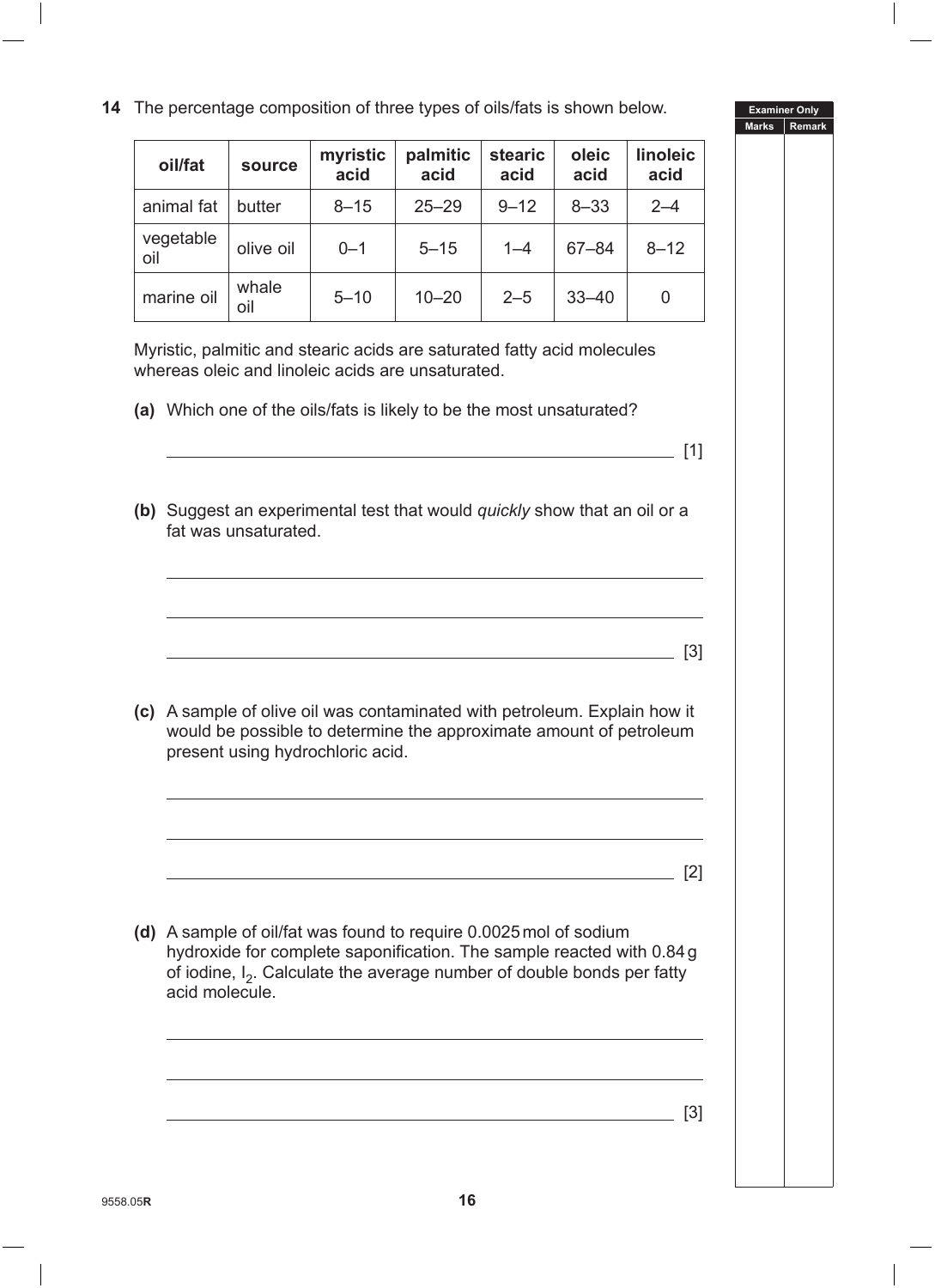|          |     | (e) The hydrolysis of 1 mole of an oil gave 1 mole of oleic acid and<br>2 moles of stearic acid together with propane-1,2,3-triol. The oil<br>molecule is optically active.                                                                                                                                          |       | <b>Examiner Only</b><br><b>Marks</b><br>Remark |
|----------|-----|----------------------------------------------------------------------------------------------------------------------------------------------------------------------------------------------------------------------------------------------------------------------------------------------------------------------|-------|------------------------------------------------|
|          | (i) | Give the common name for propane-1,2,3-triol.                                                                                                                                                                                                                                                                        |       |                                                |
|          |     |                                                                                                                                                                                                                                                                                                                      | [1]   |                                                |
|          |     | (ii) Using the following formulae for the acids draw the structure of<br>the oil and label the asymmetric centre with an asterisk (*).                                                                                                                                                                               |       |                                                |
|          |     | oleic acid $R_1$ COOH stearic acid $R_2$ COOH                                                                                                                                                                                                                                                                        |       |                                                |
|          |     |                                                                                                                                                                                                                                                                                                                      |       |                                                |
|          |     |                                                                                                                                                                                                                                                                                                                      |       |                                                |
|          |     |                                                                                                                                                                                                                                                                                                                      | $[3]$ |                                                |
|          |     | (iii) Explain how this oil can be hydrogenated.                                                                                                                                                                                                                                                                      |       |                                                |
|          |     |                                                                                                                                                                                                                                                                                                                      |       |                                                |
|          |     |                                                                                                                                                                                                                                                                                                                      | $[3]$ |                                                |
| (f)      |     | The difference between oils and fats is based upon their melting<br>points. Oils are liquid at room temperature and fats are solid. Describe<br>how you would measure the melting point range of a frozen oil/fat and<br>then explain how you would determine whether the substance was an<br>oil or a fat at 25 °C. |       |                                                |
|          |     |                                                                                                                                                                                                                                                                                                                      |       |                                                |
|          |     |                                                                                                                                                                                                                                                                                                                      |       |                                                |
|          |     |                                                                                                                                                                                                                                                                                                                      |       |                                                |
|          |     |                                                                                                                                                                                                                                                                                                                      |       |                                                |
|          |     |                                                                                                                                                                                                                                                                                                                      | [5]   |                                                |
|          |     | Quality of written communication                                                                                                                                                                                                                                                                                     | $[2]$ |                                                |
| 9558.05R |     | 17                                                                                                                                                                                                                                                                                                                   |       | [Turn over                                     |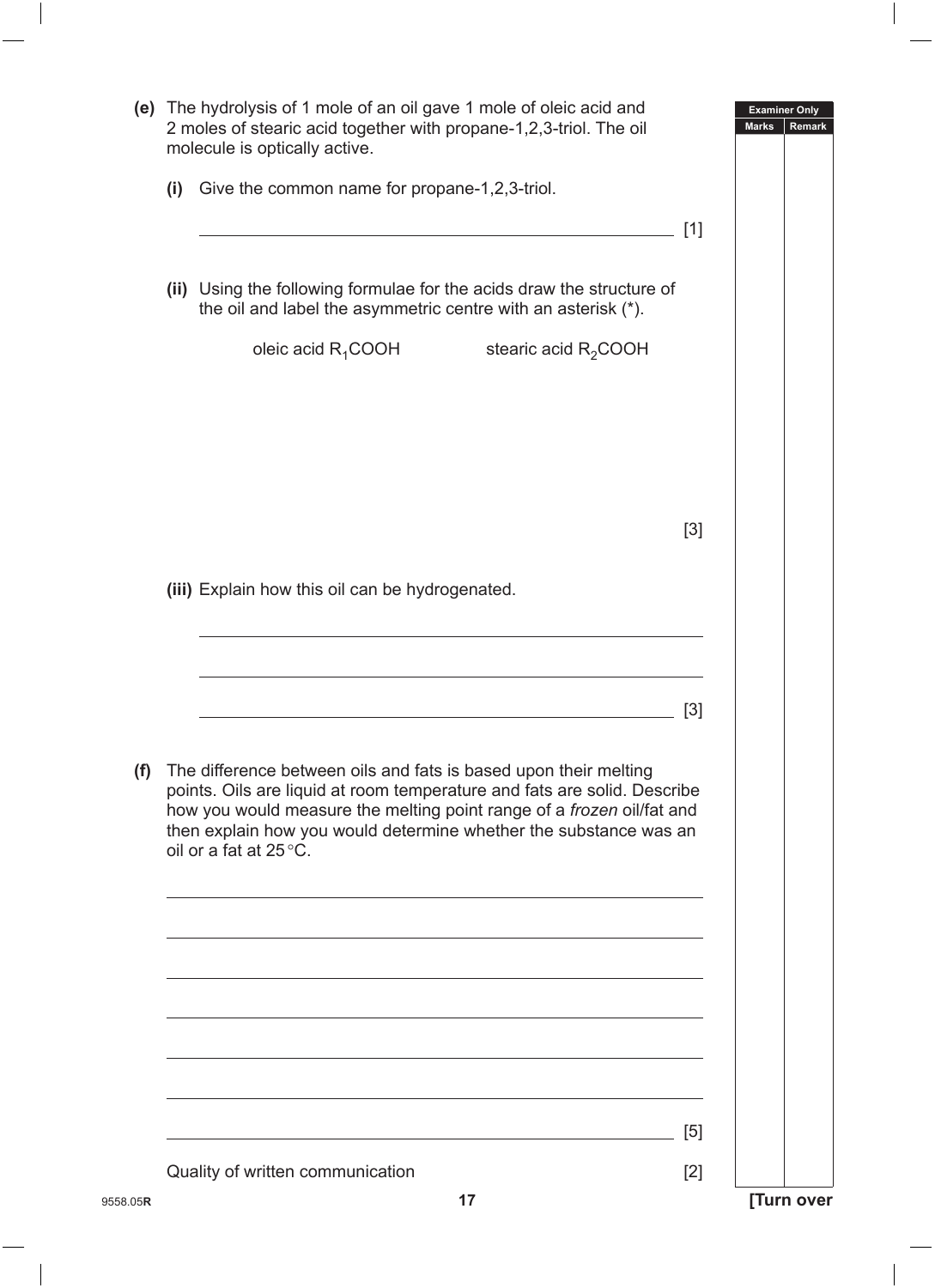**15** Nitric acid has the following structure.



When dissolved in water nitric acid establishes the following equilibrium.

 $HNO<sub>3</sub>(aq) + H<sub>2</sub>O(l) \Rightarrow H<sub>3</sub>O<sup>+</sup>(aq) + NO<sub>3</sub><sup>-</sup>(aq)$ 

Nitric acid is a strong acid with a dissociation constant of 40mol dm<sup>−</sup>3.

**(a)** Draw a dot and cross diagram for nitric acid using outer shell electrons only.

| ٠ |  |
|---|--|
|   |  |

[1]

**Examiner Only Marks Rem** 

**(b)** (i) Calculate the pK<sub>a</sub> value for nitric acid.

| (ii) Calculate the pH of a 2.0M solution of fully ionised nitric acid.                                                                                                     |
|----------------------------------------------------------------------------------------------------------------------------------------------------------------------------|
|                                                                                                                                                                            |
|                                                                                                                                                                            |
| (iii) Using the dissociation constant of nitric acid calculate the pH of a<br>2.0 M solution of nitric acid.<br><u> 1989 - Johann Stoff, amerikansk politiker (* 1908)</u> |
| <u> 1989 - Johann Stoff, amerikansk politiker (d. 1989)</u><br><u> 1989 - Johann Barbara, martxa al III-lea (h. 1989).</u>                                                 |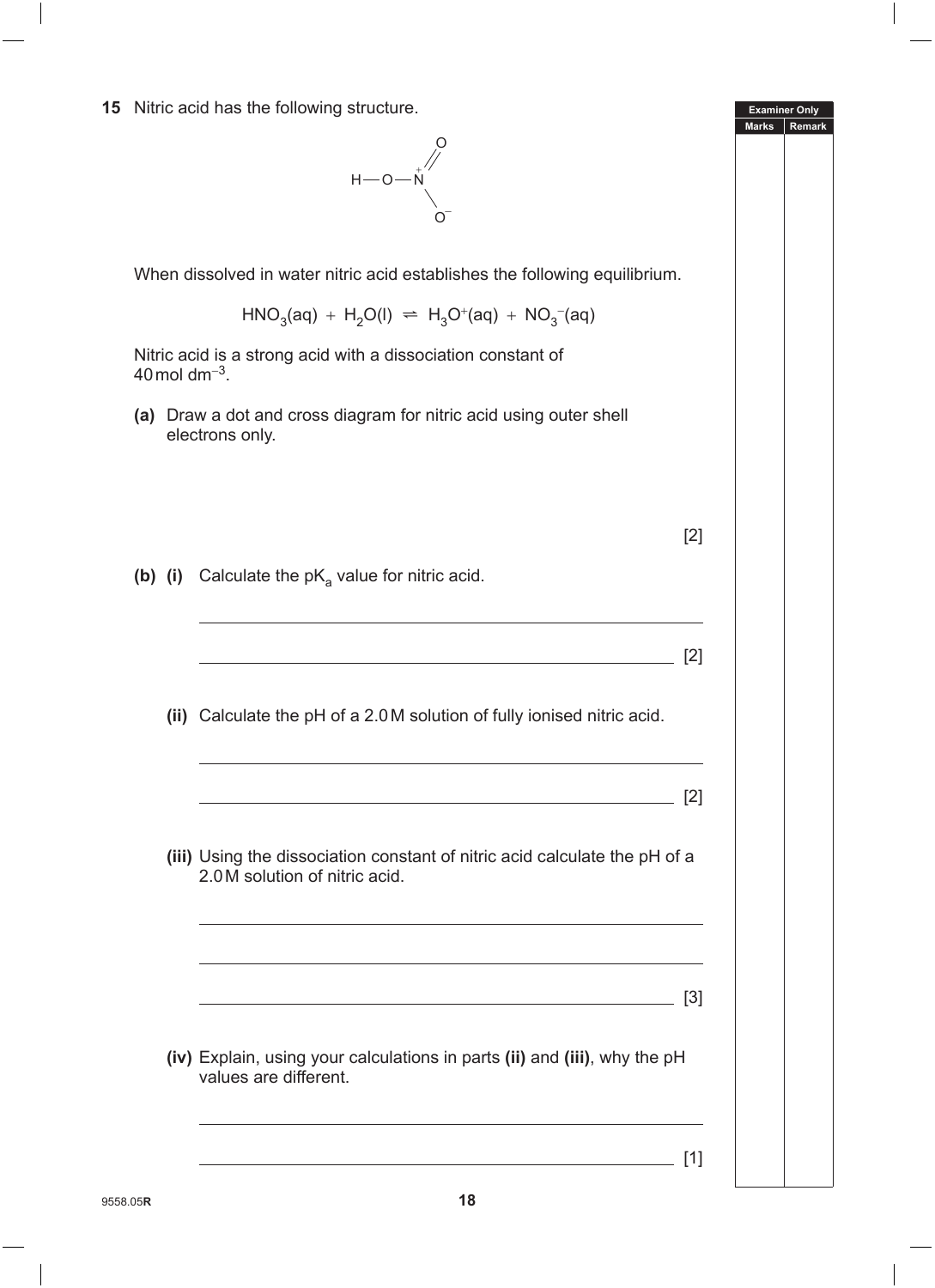|     | Periodic Table and will also react with aqueous ammonia.                                                                                                                                                           | <b>Marks</b><br><b>Remark</b> |
|-----|--------------------------------------------------------------------------------------------------------------------------------------------------------------------------------------------------------------------|-------------------------------|
| (i) | Write the equation for the reaction of sodium oxide with nitric acid.                                                                                                                                              |                               |
|     | (ii) Write the equation for the reaction of aluminium oxide with nitric<br>acid.                                                                                                                                   |                               |
|     |                                                                                                                                                                                                                    |                               |
|     | (iii) Write the equation for the reaction of ammonia with nitric acid.                                                                                                                                             |                               |
|     | <u> 1989 - Johann Stoff, deutscher Stoff, der Stoff, der Stoff, der Stoff, der Stoff, der Stoff, der Stoff, der S</u>                                                                                              | [1]                           |
|     | (iv) Aluminium oxide is amphoteric. Explain the term amphoteric.                                                                                                                                                   |                               |
|     | <u> 1989 - Johann Stoff, amerikansk politiker (d. 1989)</u>                                                                                                                                                        |                               |
|     | (d) The nitrate ion and nitric acid are reduced by aluminium metal in alkali<br>to form ammonia. The aluminium reacts with the alkali to form sodium<br>aluminate and hydrogen which then reduces the nitric acid. |                               |
| (i) | Write the equation for the reaction of aluminium with aqueous<br>sodium hydroxide.                                                                                                                                 |                               |
|     |                                                                                                                                                                                                                    | [1]                           |
|     | (ii) Write the equation for the reduction of nitric acid by hydrogen to<br>form ammonia.                                                                                                                           |                               |
|     |                                                                                                                                                                                                                    | [1]                           |
|     | (iii) Write the equation for the reduction of the nitric acid with sodium<br>hydroxide and aluminium to form ammonia.                                                                                              |                               |
|     |                                                                                                                                                                                                                    | [1]                           |
|     |                                                                                                                                                                                                                    |                               |
|     |                                                                                                                                                                                                                    |                               |
|     |                                                                                                                                                                                                                    |                               |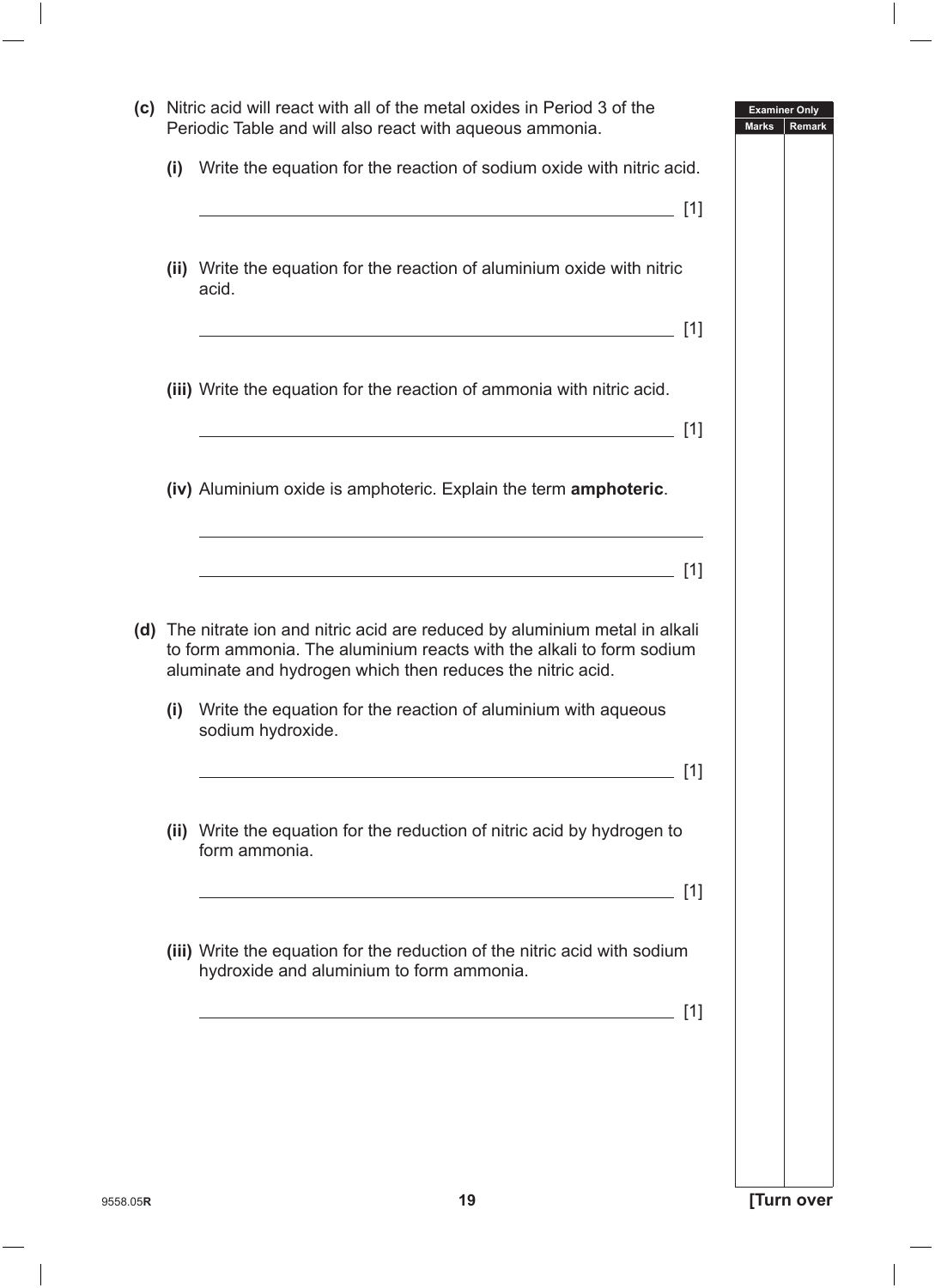| The nitrate ion is present in the artificial fertiliser ammonium nitrate.<br>However, the use of fertilisers in agriculture can be a source of water<br>pollution.<br>Describe the advantages and disadvantages of using artificial<br>fertilisers. | $[3]$<br>[2]                          |
|-----------------------------------------------------------------------------------------------------------------------------------------------------------------------------------------------------------------------------------------------------|---------------------------------------|
|                                                                                                                                                                                                                                                     |                                       |
|                                                                                                                                                                                                                                                     |                                       |
|                                                                                                                                                                                                                                                     |                                       |
|                                                                                                                                                                                                                                                     |                                       |
|                                                                                                                                                                                                                                                     |                                       |
|                                                                                                                                                                                                                                                     |                                       |
|                                                                                                                                                                                                                                                     |                                       |
|                                                                                                                                                                                                                                                     |                                       |
| (ii) Describe the advantages and disadvantages of using natural<br>fertilisers.                                                                                                                                                                     |                                       |
|                                                                                                                                                                                                                                                     |                                       |
|                                                                                                                                                                                                                                                     | [2]                                   |
|                                                                                                                                                                                                                                                     |                                       |
|                                                                                                                                                                                                                                                     |                                       |
|                                                                                                                                                                                                                                                     |                                       |
|                                                                                                                                                                                                                                                     | THIS IS THE END OF THE QUESTION PAPER |